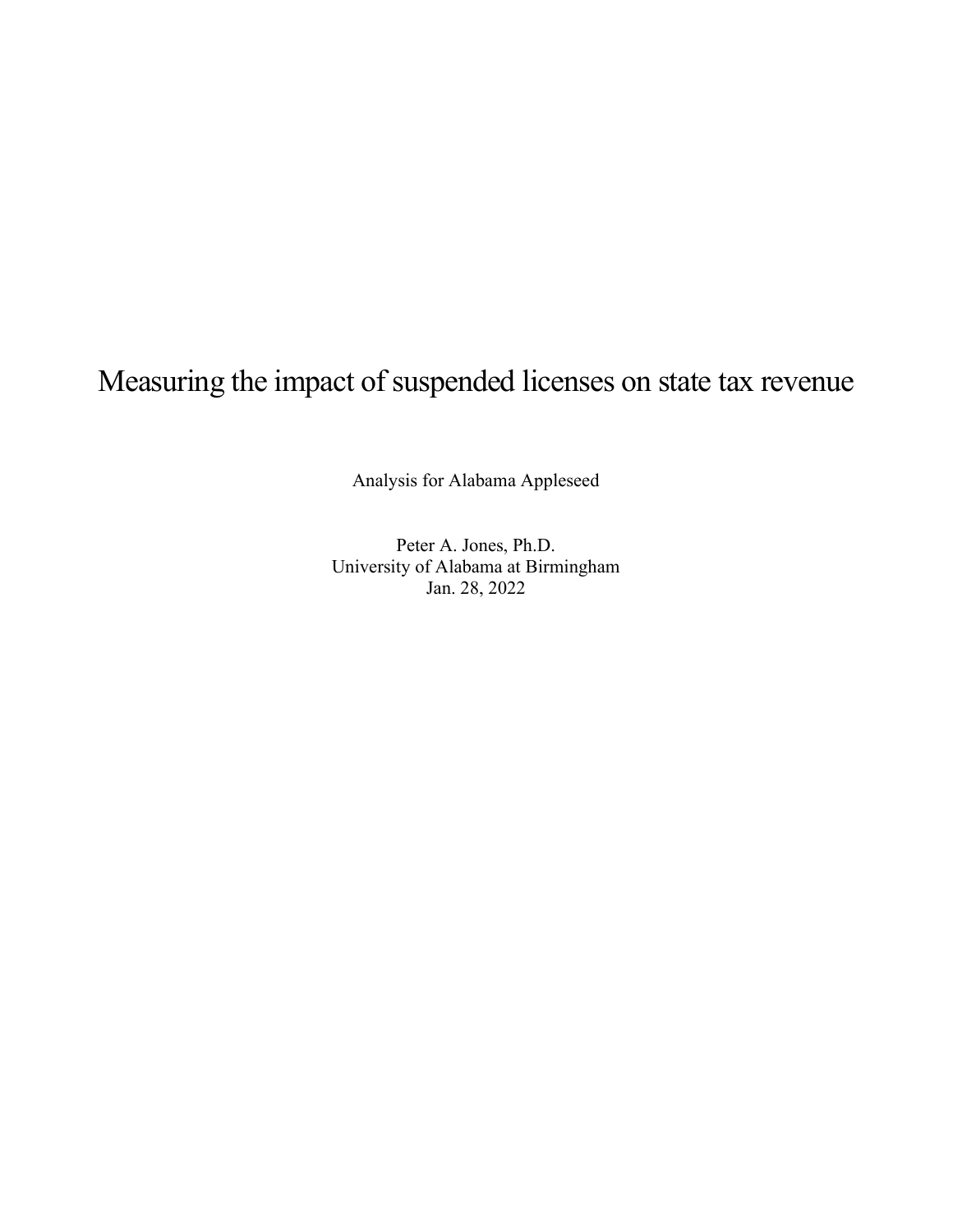## Introduction

In Alabama, residents can have their driver's licenses suspended for failing to pay fines, fees, or court costs. The median amount the state expects to collect from a driver with a suspended license is \$869.<sup>1</sup> The state faces a tradeoff, however, in collecting the fines, fees, or court costs versus tax revenue the state would have generated if the resident were still able to legally drive. At minimum, the state forgoes revenue from gasoline taxes the driver would have paid, but license suspensions create hardships that often lead to job loss, thereby creating additional income tax revenue losses or the state.

For this analysis, I focus on the tax revenue losses incurred by Alabama through its policy of suspending driver's licenses for failing to pay fines, fees, or court costs. In the next section, I outline the methodological approach and provide the rationale for certain estimates. Then, I provide a tax revenue loss analysis across multiple scenarios of Alabama driving habits and potential job losses. I include a section that discusses the limitations associated with my analyses.

For each driver's license suspended, the state loses \$140 per year, assuming each resident with a suspended license would have driven \$10,000 miles in a 20-mpg car, on average. Previous studies showed the median driver waits over 5 years to have their driver's license reinstated, so the state ultimately forgoes \$700 in gasoline tax revenue per resident with a license suspended. Assuming the median resident with a suspended driver's license earns 150 percent of the poverty level (\$19,320), the state loses \$198.36 per year for each driver's license suspended, on average. Over a five-year period, this amounts to \$973.86 in forgone income tax revenue, on average. $2$ 

Combined, the income and gas tax revenue that would have been collected by the state almost exceeds twice the median amount owed by the resident with a suspended driver's license. Stated another way, even after the state collects the fines, fees and court costs owed by the median resident with a suspended license, it has still lost \$804.86 in tax revenue.

The revenue losses provided are likely underestimates, as I do not consider drops in other tax revenue sources associated with someone's inability to drive and job loss. For example, residents with a suspended license likely consume less in taxable goods and services, thereby reducing the amount in sales and excise taxes the state would receive. I also do not measure the increase in expenditures the state incurs through driver license suspension, including the increase in unemployment benefit payments to individuals who lose their job as a result of having their license suspended for nonpayment (or increases in Medicaid because an individual loses employer-sponsored healthcare). This analysis also doesn't consider the costs associated with attempting to collect fines, fees, or court costs.

Absent, too, from this analysis is also the economic impact on the state's GDP. The job losses and resulting decreases in vehicle use likely have a dampening effect on the local and state economy. Finally, I also do not estimate longer-term, dynamic effects on tax revenue and economic growth. Economists have estimated that job loss reduces lifetime earnings by 8 to 9 percent,<sup>3</sup> which can equate to losing about 1.4 years of pre-displacement earnings.<sup>4</sup>

<sup>3</sup> https://academic.oup.com/restud/article/87/4/1757/5814934

<sup>&</sup>lt;sup>1</sup> https://www.alabamaappleseed.org/wp-content/uploads/2020/02/Alabama-Appleseed-Stalled-Brief-1.pdf

<sup>&</sup>lt;sup>2</sup> The five-year period estimates do not equal five times the one-year estimates because I assume different re-employment rates. With the one-year estimates, I assume a proportion of residents that lose their jobs because of a suspended driver's license become re-employed at 3 or 9 months after becoming unemployed. With the five-year estimates, I assume a proportion drivers become re-employed 1- and 3-years after becoming unemployed.

<sup>&</sup>lt;sup>4</sup> https://www.brookings.edu/wp-content/uploads/2011/09/2011b\_bpea\_davis.pdf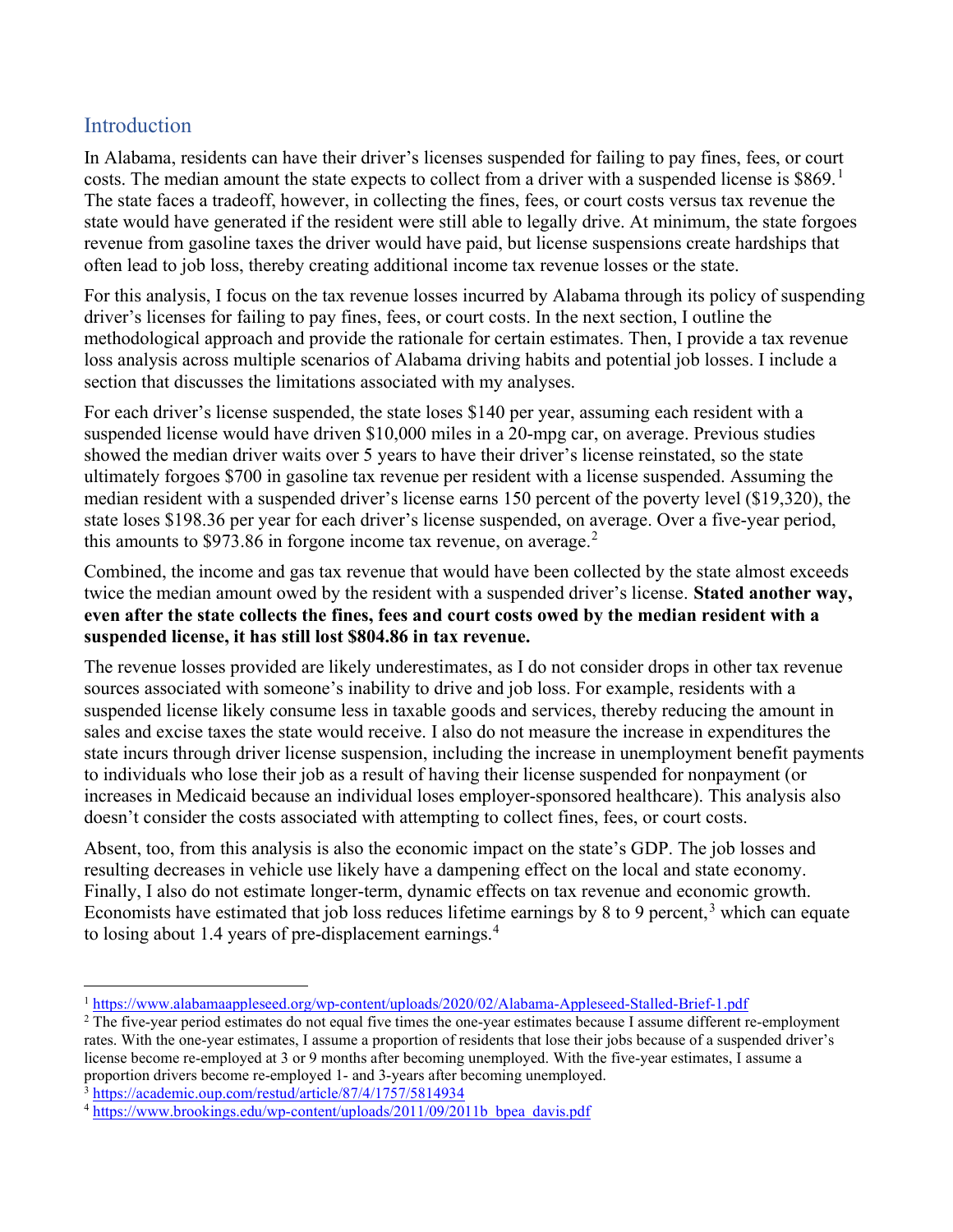## Methodology

Based on estimates provided by ALEA, 22,735 Alabama residents had their licenses suspended for failure to pay (FTP) and 80,593 were suspended for failure to appear (FTA) as of April 20, 2018. For this analysis, I estimate the average amount of tax revenue lost by the state for each driver's license suspended.

Duration of tax revenue loss: ALEA did not provide data on the length of time a resident takes to pay off their debt and have their license reinstated, so I estimate revenue losses for one and five years for a robust confidence interval. The true revenue losses likely exceed the upper limit of this interval, however, given evidence from a North Carolina study showed the median length of time a driver's license was revoked for nonpayment of traffic tickets was 5.82 years, with many residents losing their licenses for decades.<sup>5</sup>

Attributes of drivers: I also did not have income or demographic data on Alabamians with suspended licenses. Based on data from New Jersey, 63.2 percent of drivers with a suspended license lived in an urban area, compared to 24.5 percent in suburban areas and 11.7 percent in rural areas. Compared to all licensed drivers, residents with suspended driver's licenses were more likely to live in urban areas and in middle-income or low-income zip code areas.

Gas tax revenue assumptions: The average Alabamian drives 12,000 to 15,000 miles per year.<sup>6</sup> Drivers in urban areas drive fewer miles than those in suburban and rural areas,  $\frac{7}{1}$  so I provide estimates ranging from 8,000 to 10,000 miles for urban drivers. I also include estimates for suburban and rural drivers that range from 12,000 to 15,000 miles. Recent EPA data shows the average fuel economy of new light-duty vehicles over the last two decades ranged from 20 to 25 miles per gallon (mpg). Given many residents with suspended licenses likely live in lower-income areas, it is less likely they drive newer cars or are able to maintain older cars in a way that preserves higher gas mileage, so I also include 15 mpg among my estimates. Finally, the state's share of the gasoline tax rate is \$0.28 per gallon.

Income tax revenue assumptions: Job loss commonly occurs with the suspension of a license since approximately 85 percent of people in US drive to work,  $8$  and "only 30% of jobs – and 25% of low- and middle-skill industry jobs – are accessible by public transit within 90 minutes."<sup>9</sup> In New Jersey, 42 percent of people who lost their license also lost their jobs as a result.<sup>10</sup> Of those that lost their job, 45 percent never found another job, and that vast majority of those that did find a job earned a lower wage.<sup>11</sup> Those estimates were based on a survey of 383 drivers, so I use a 95 percent confidence interval of 42 percent  $\pm$  6 percent to generate scenarios where unemployment ranges from 36 percent to 48 percent.<sup>12</sup>

<sup>&</sup>lt;sup>5</sup> https://papers.ssrn.com/sol3/papers.cfm?abstract\_id=3440832

<sup>6</sup> https://www.al.com/news/2021/06/alabamians-are-back-on-the-road-averaging-more-miles-per-day-than-before-

lockdown.html; https://www.carinsurance.com/Articles/average-miles-driven-per-year-by-state.aspx <sup>7</sup> https://www.bts.gov/statistical-products/surveys/vehicle-miles-traveled-and-vehicle-trips-state

<sup>8</sup> https://www.census.gov/content/dam/Census/library/publications/2015/acs/acs-32.pdf

<sup>9</sup> https://www.brookings.edu/research/missed-opportunity-transit-and-jobs-in-metropolitan-america/

<sup>10</sup> https://www.njcourts.gov/courts/assets/supreme/reports/2018/sccmcoreport.pdf

<sup>&</sup>lt;sup>11</sup> https://www.state.nj.us/mvc/pdf/about/AFTF\_final\_02.pdf

<sup>12</sup> https://www.politico.com/states/f/?id=00000174-fabe-d951-a77f-fbfedef80000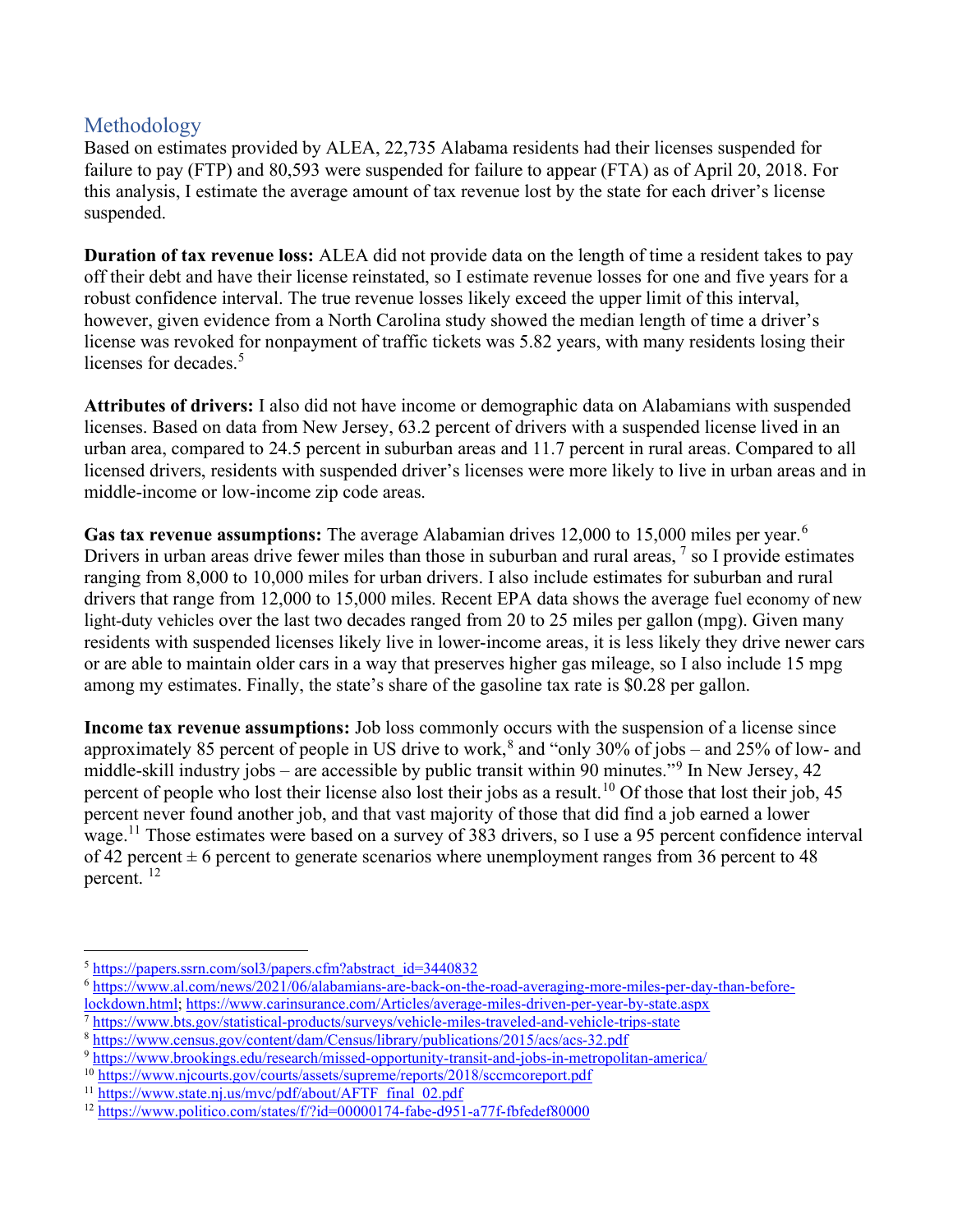## Analysis

Gas tax revenue: Table 1 displays the gasoline tax revenue lost when a resident has their license suspended for one year. Values were derived by dividing total miles driven by mpg and then multiplying by the state's share of the gasoline tax (\$0.28). Again, previous evidence suggests the median driver has their license reinstated after 5.82 years, so the 5-year estimates likely reflect the true revenue loss per driver.

|                 |              | 15 mpg car | $20$ mpg car | 25 mpg car |
|-----------------|--------------|------------|--------------|------------|
|                 | 8,000 miles  | \$149      | \$112        | \$90       |
|                 | 10,000 miles | \$187      | \$140        | \$112      |
| 1-year estimate | 12,000 miles | \$224      | \$168        | \$134      |
|                 | 15,000 miles | \$280      | \$210        | \$168      |
|                 |              |            |              |            |
|                 | 8,000 miles  | \$747      | \$560        | \$448      |
| 5-year estimate | 10,000 miles | \$933      | \$700        | \$560      |
|                 | 12,000 miles | \$1,120    | \$840        | \$672      |
|                 | 15,000 miles | \$1,400    | \$1,050      | \$840      |

#### Table 1: Reduction in gasoline tax revenue per driver

Income tax revenue: I estimate the income tax revenue loss across the three potential outcomes for those who have their license suspended: remain employed, become unemployed but find a job after a period of time, and become unemployed and remain unemployed. Table 2 shows the estimates of the proportions of individuals who would be in each group, given a 36 percent, 42 percent, and 48 percent unemployment rate among Alabamians with suspended driver's licenses.

#### Table 2: Proportions of suspended drivers across employment outcomes

| Unemployment rate | Remain   | Become unemployed but find  | Become unemployed and       |
|-------------------|----------|-----------------------------|-----------------------------|
|                   | employed | another job                 | remain unemployed           |
| 36%               | 64%      | $36\% \times 55\% = 19.8\%$ | $36\% \times 45\% = 16.2\%$ |
| 42%               | 58%      | $42\% \times 55\% = 23.1\%$ | $42\% \times 45\% = 18.9\%$ |
| 48%               | 52\%     | $48\% \times 55\% = 26.4\%$ | $48\% \times 45\% = 21.6\%$ |

To compute the average income tax revenue lost from residents with a suspended driver's license, I multiply the proportion of drivers within each outcome presented in Table 2 by the income tax revenue loss for each outcome. For those that remain employed, the income tax revenue loss would be \$0. For those that lose their job, the loss would be equal to the income tax they would have paid, given their income at their previous employment, multiplied by the duration of time they were unemployed. For example, if a person making \$25,000 per year were to lose their job for one year, the state would forgo \$945.25 in income tax revenue.

Table 3 presents the 1-year income tax revenue estimates and Table 4 presents 5-year estimates. With each set of estimates, I provide revenue losses assuming the average driver has an income ranging in \$5,000 increments from \$15,000 to \$35,000. I also include estimate for persons who earn 150 percent of the federal poverty level (\$19,320) and the median income in Alabama (\$27,928).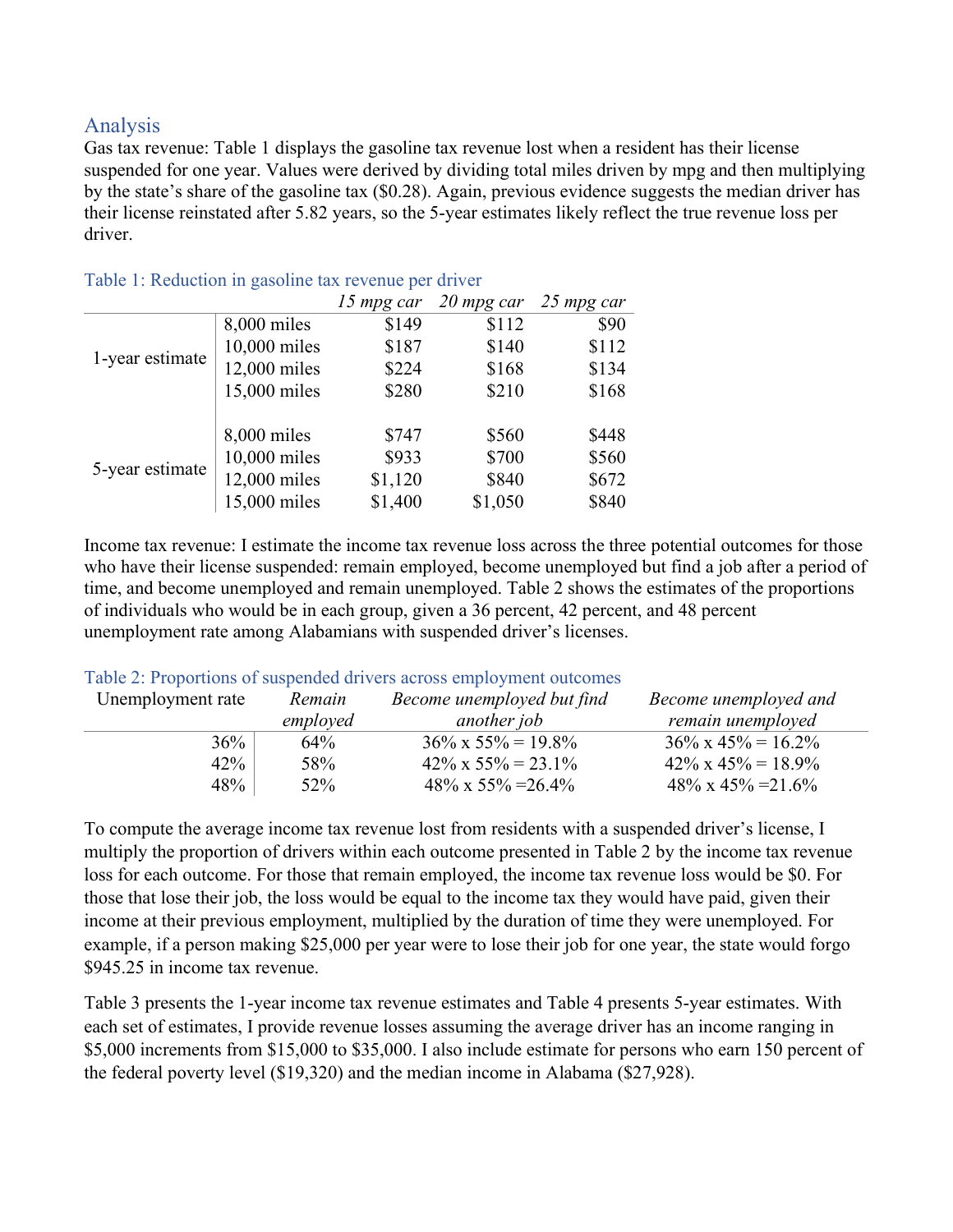|          |                   | Of those who become unemployed |                       |          |          |          |          |
|----------|-------------------|--------------------------------|-----------------------|----------|----------|----------|----------|
|          |                   | 45% stay unemployed            | 55% re-employed after | Range    |          |          |          |
| Income   | Unemployment rate |                                | 3 months              | 6 months | 9 months | Lower    | Upper    |
|          | 36%               | \$80.64                        | \$63.86               | \$26.73  | \$0.00   | \$80.64  | \$144.49 |
| \$15,000 | 42%               | \$94.07                        | \$74.50               | \$31.19  | \$0.00   | \$94.07  | \$168.57 |
|          | 48%               | \$107.51                       | \$85.14               | \$35.64  | \$0.00   | \$107.51 | \$192.65 |
|          | 36%               | \$112.13                       | \$94.01               | \$48.11  | \$21.78  | \$133.91 | \$206.14 |
| \$19,320 | 42%               | \$130.82                       | \$109.68              | \$56.13  | \$25.41  | \$156.23 | \$240.50 |
|          | 48%               | \$149.50                       | \$125.35              | \$64.15  | \$29.04  | \$178.54 | \$274.85 |
|          |                   |                                |                       |          |          |          |          |
|          | 36%               | \$117.09                       | \$98.55               | \$143.00 | \$21.78  | \$138.87 | \$215.64 |
| \$20,000 | 42%               | \$136.60                       | \$114.98              | \$143.00 | \$25.41  | \$162.01 | \$251.58 |
|          | 48%               | \$156.11                       | \$131.41              | \$143.00 | \$29.04  | \$185.15 | \$287.52 |
|          |                   |                                |                       |          |          |          |          |
|          | 36%               | \$153.13                       | \$131.97              | \$76.23  | \$21.78  | \$174.91 | \$285.10 |
| \$25,000 | 42%               | \$178.65                       | \$153.96              | \$88.94  | \$25.41  | \$204.06 | \$332.61 |
|          | 48%               | \$204.17                       | \$274.20              | \$101.64 | \$29.04  | \$233.21 | \$478.37 |
|          |                   |                                |                       |          |          |          |          |
|          | 36%               | \$174.00                       | \$151.53              | \$89.33  | \$21.78  | \$195.78 | \$325.53 |
| \$27,928 | 42%               | \$203.00                       | \$176.78              | \$104.22 | \$25.41  | \$228.41 | \$379.79 |
|          | 48%               | \$232.01                       | \$202.04              | \$119.10 | \$29.04  | \$261.05 | \$434.04 |
|          | 36%               | \$188.77                       | \$165.37              | \$98.55  | \$26.73  | \$215.50 | \$354.14 |
| \$30,000 | 42%               | \$220.23                       | \$192.93              | \$114.98 | \$31.19  | \$251.42 | \$413.16 |
|          | 48%               | \$251.69                       | \$220.49              | \$131.41 | \$35.64  | \$287.33 | \$472.19 |
|          |                   |                                |                       |          |          |          |          |
|          | 36%               | \$224.41                       | \$197.84              | \$120.83 | \$39.11  | \$263.52 | \$422.25 |
| \$35,000 | 42%               | \$261.81                       | \$230.82              | \$140.97 | \$45.62  | \$307.43 | \$492.63 |
|          | 48%               | \$299.21                       | \$263.79              | \$161.11 | \$52.14  | \$351.35 | \$563.00 |

 $\mathbf{I}$ 

Table 3: One-year estimates of average income tax revenue loss per resident with suspended driver's license

\*\$19,320 is 150% of the federal poverty level for a single person in Alabama

\*\*\$27,928 is the median income for a single person in Alabama

\*\*\*Estimates in the range columns may be off by one decimal due to rounding.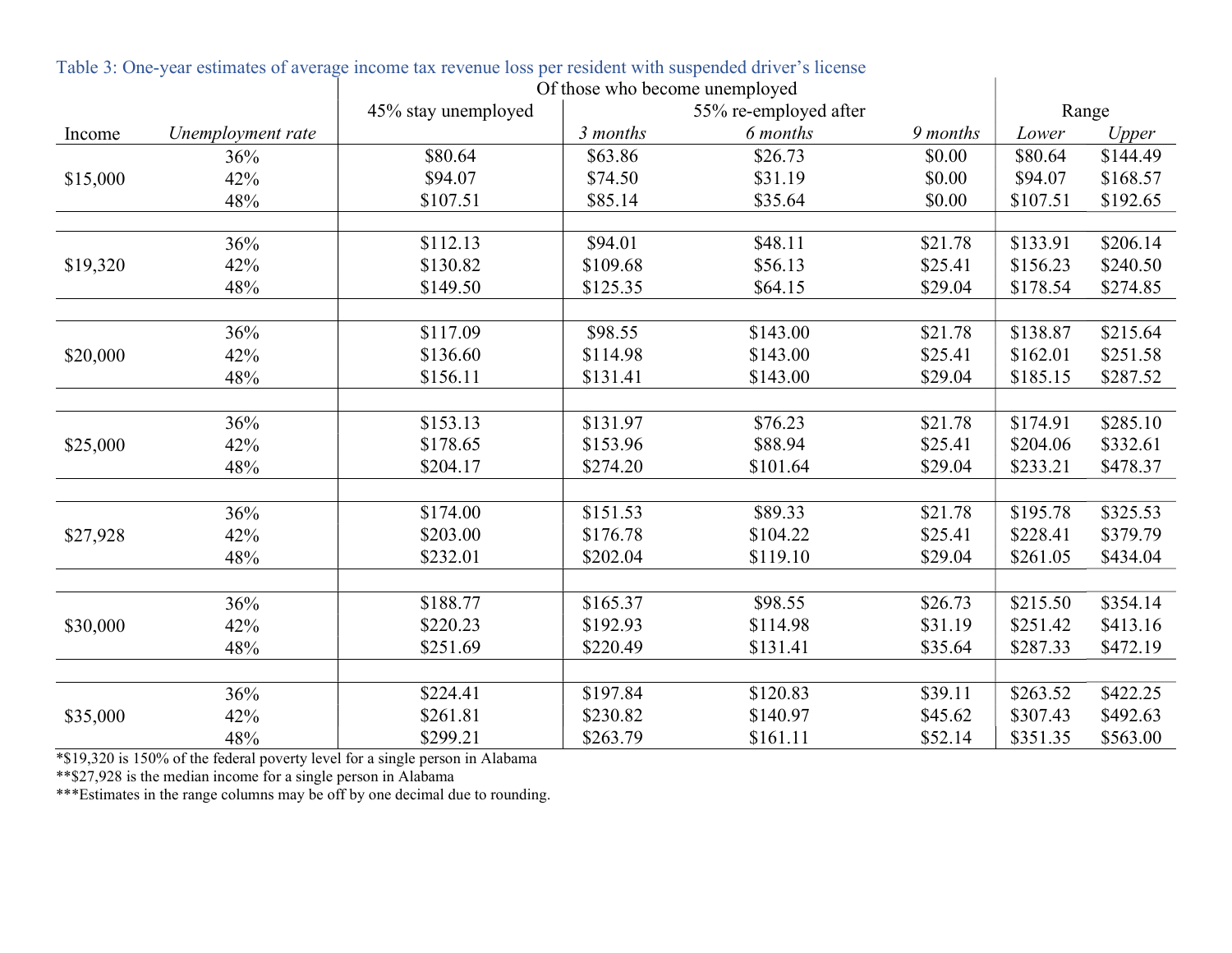|          |                   | 45% stay unemployed | 55% re-employed after |            |            | Range      |
|----------|-------------------|---------------------|-----------------------|------------|------------|------------|
| Income   | Unemployment rate | Never               | 1 year                | 3 years    | Lower      | Upper      |
|          | 36%               | \$403.18            | \$98.55               | \$295.66   | \$501.73   | \$698.84   |
| \$15,000 | 42%               | \$470.37            | \$114.98              | \$344.94   | \$585.35   | \$815.31   |
|          | 48%               | \$537.57            | \$131.41              | \$394.22   | \$668.98   | \$931.79   |
|          |                   |                     |                       |            |            |            |
|          | 36%               | \$560.64            | \$137.05              | \$411.14   | \$697.69   | \$971.78   |
| \$19,320 | 42%               | \$654.08            | \$159.89              | \$479.66   | \$813.97   | \$1,133.74 |
|          | 48%               | \$747.52            | \$182.73              | \$548.18   | \$930.25   | \$1,295.70 |
|          |                   |                     |                       |            |            |            |
|          | 36%               | \$585.43            | \$143.10              | \$429.31   | \$728.53   | \$1,014.74 |
| \$20,000 | 42%               | \$683.00            | \$166.96              | \$500.87   | \$849.95   | \$1,183.86 |
|          | 48%               | \$780.57            | \$190.81              | \$572.42   | \$971.38   | \$1,352.99 |
|          |                   |                     |                       |            |            |            |
|          | 36%               | \$765.65            | \$187.16              | \$561.48   | \$952.81   | \$1,327.13 |
| \$25,000 | 42%               | \$893.26            | \$218.35              | \$655.06   | \$1,111.61 | \$1,548.32 |
|          | 48%               | \$1,020.87          | \$249.55              | \$748.64   | \$1,270.42 | \$1,769.51 |
|          |                   |                     |                       |            |            |            |
|          | 36%               | \$870.02            | \$212.67              | \$638.02   | \$1,082.69 | \$1,508.04 |
| \$27,928 | 42%               | \$1,015.02          | \$248.12              | \$744.35   | \$1,263.14 | \$1,759.38 |
|          | 48%               | \$1,160.03          | \$283.56              | \$850.69   | \$1,443.59 | \$2,010.72 |
|          |                   |                     |                       |            |            |            |
|          | 36%               | \$943.85            | \$230.72              | \$692.16   | \$1,174.57 | \$1,636.01 |
| \$30,000 | 42%               | \$1,101.16          | \$269.17              | \$807.52   | \$1,370.33 | \$1,908.68 |
|          | 48%               | \$1,258.47          | \$307.63              | \$922.88   | \$1,566.10 | \$2,181.35 |
|          |                   |                     |                       |            |            |            |
|          | 36%               | \$1,122.05          | \$274.28              | \$822.84   | \$1,396.33 | \$1,944.89 |
| \$35,000 | 42%               | \$1,309.06          | \$319.99              | \$959.98   | \$1,629.05 | \$2,269.04 |
|          | 48%               | \$1,496.07          | \$365.71              | \$1,097.12 | \$1,861.78 | \$2,593.19 |

### Table 4: Five-year estimates of average income tax revenue loss per resident with suspended driver's license Of those who become unemployed

\*\$19,320 is 150% of the federal poverty level

\*\*\$27,928 is the median income for a single person in Alabama

\*\*\*Estimates may be off by one decimal due to rounding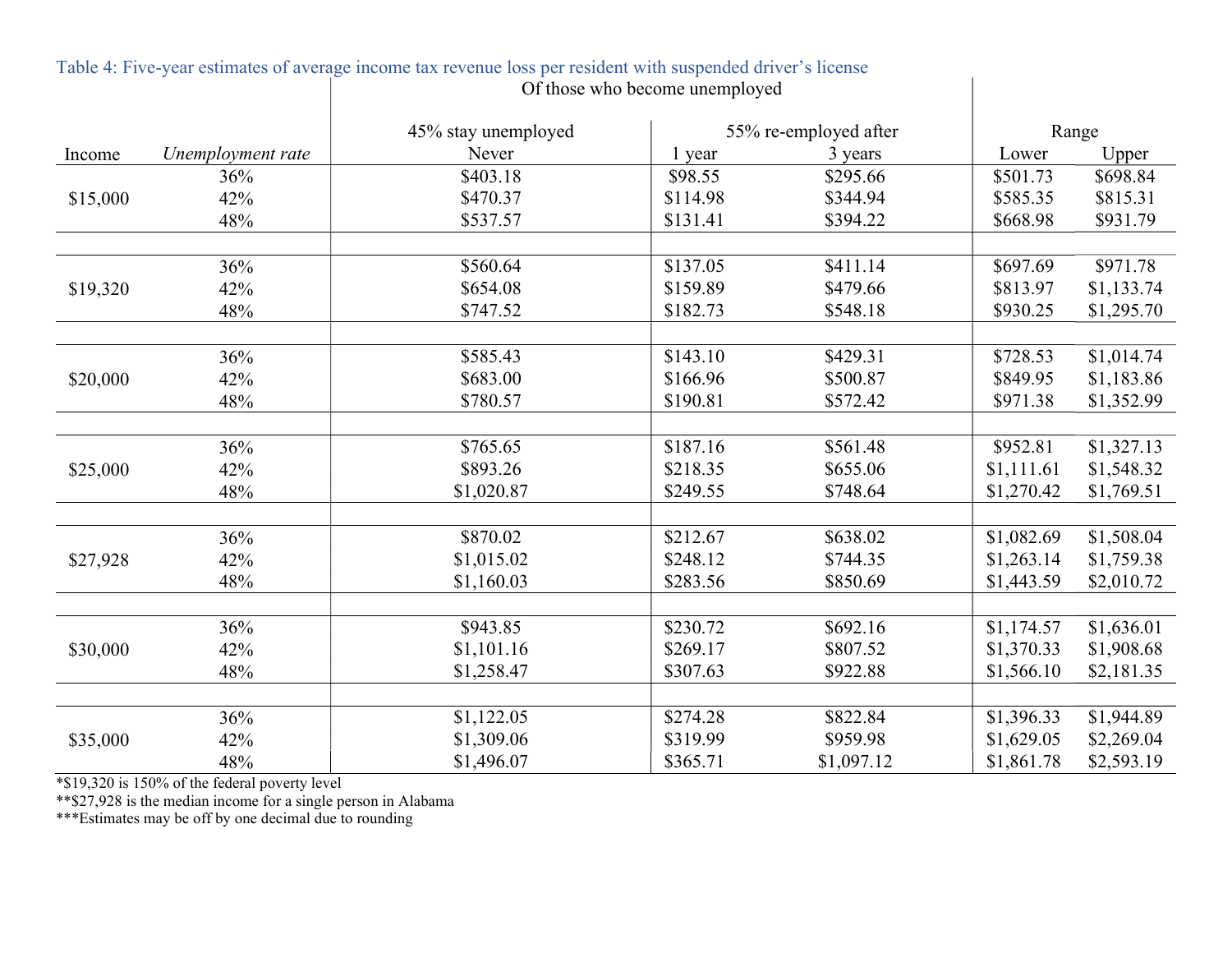For one-year estimates, I generate the lower estimate by adding the revenue lost from drivers who never become re-employed with drivers who become re-employed after 3 months. For the upper bound estimate, I add the revenue lost from drivers who never become re-employed with drivers who become re-employed after 9 months. The income tax revenue lost per suspended driver ranged from \$80.64 to \$563.00 in one year. Lower-end estimates assumed suspended drivers earned less per year and quickly found re-employment whereas higher-end estimates assumed suspended drivers earned more per year and found re-employment more slowly.

If the unemployment rate due to driver's license suspensions was consistent with previous research, the state would lose \$156.23 to \$240.507 per year for every driver's license suspended, assuming residents whose licenses were suspended earned 150 percent of the poverty level, on average.

With the five-year estimates, I follow the same process for generating lower and upper bounds for the range of income tax revenue loss. For the lower bound, I add the revenue lost from drivers who never become re-employed with drivers who become re-employed after one year, and I estimate the upper bound as the sum of revenue lost from drivers who stay unemployed with drivers who find a job after 3 years. The five-year period estimates do not equal five times the one-year estimates because I assume these different re-employment rates.

If the unemployment rate due to driver's license suspensions was consistent with previous research, the state would lose \$813.97 to \$1,133.74 per year for every driver's license suspended, assuming residents whose licenses were suspended earned 150 percent of the poverty level, on average.

## Limitations

The lack of income and demographic data for residents who have had their license suspended made precise estimates difficult to make. Likewise, previous research on license suspensions was limited. However, the data from New Jersey and North Carolina provide for an adequate basis for my estimates since Alabama and New Jersey have similar rates of FTP and FTA suspensions, $^{13}$  and Alabama shares many demographic and geographic similarities with North Carolina.

Nevertheless, the lack of precise data on job losses and driving habits limited how precise I could be with the estimates, especially when my assumptions interacted. For example, I assume consistent rates of unemployment (36, 42, and 48 percent) across income ranges, but a person earning \$35,000 per year has a different likelihood of unemployment and re-employment than someone making \$20,000. Likewise, a person earning \$35,000 per year likely has different driving habits and type of car (with different mpg) than someone who earns \$20,000 per year.

While these are important factors, the true total tax revenue losses are unlikely to be different from the estimates I have presented. If, for example, the average resident earns less in income than what has been estimated, it is likely the case they drive an older vehicle with worse fuel efficiency. In this case, the income tax losses would have been overestimated but the gas tax losses would be underestimated, thereby offsetting one another.

<sup>&</sup>lt;sup>13</sup> https://www.state.nj.us/myc/pdf/about/AFTF\_final\_02.pdf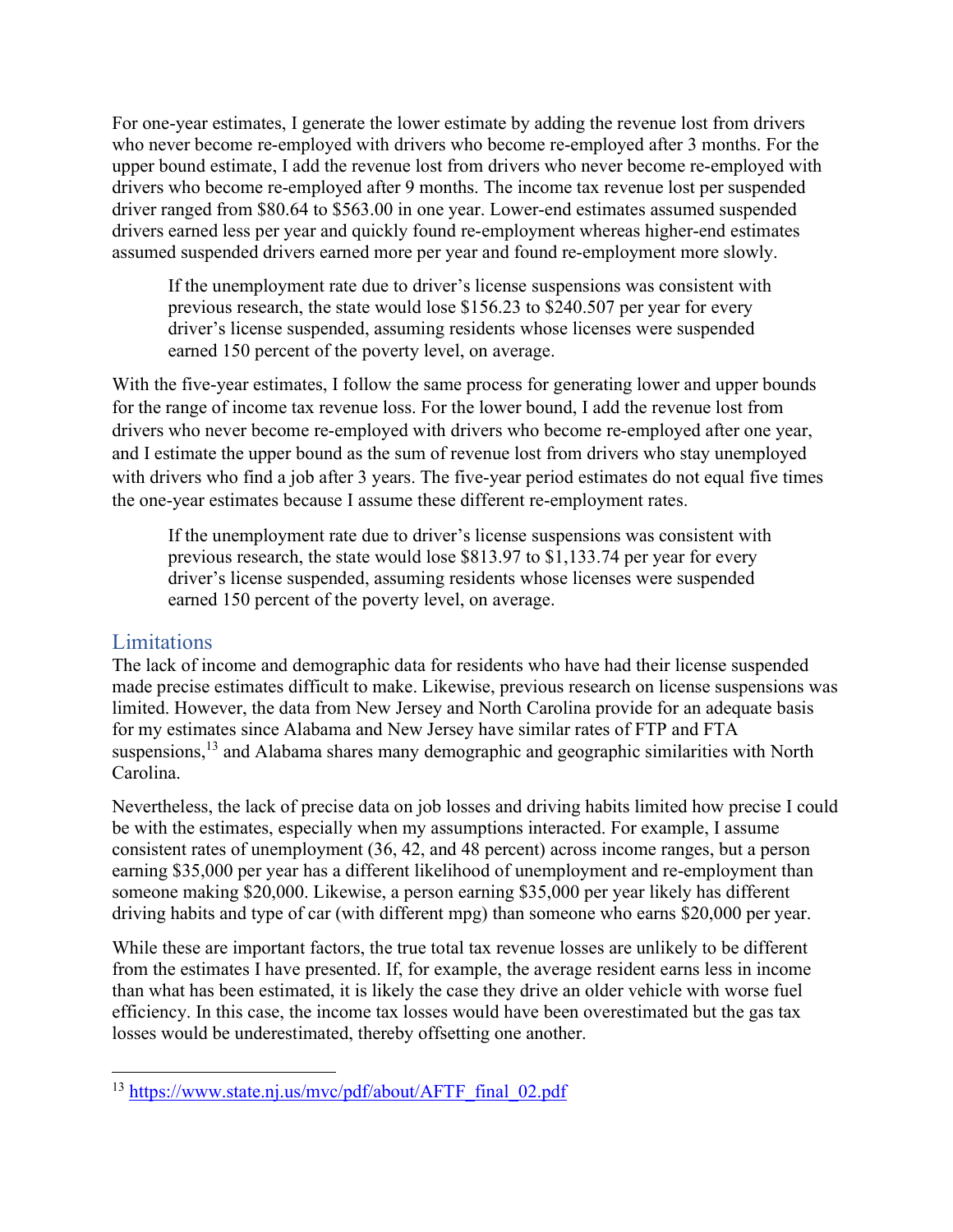| Income   | Minus standard | Minus state | Minus federal taxes | $2\%$ tax | $4\%$ tax | $5%$ tax       | Taxes      |
|----------|----------------|-------------|---------------------|-----------|-----------|----------------|------------|
|          | deduction      | deduction   | paid                | bracket   | bracket   | <i>bracket</i> | owed       |
| \$15,000 | \$12,500       | \$11,000    | \$10,755            | \$10      | \$100     | \$387.75       | \$497.75   |
| \$19,320 | \$16,820       | \$15,320    | \$677               | \$14,643  | \$10      | \$100          | \$582.15   |
| \$20,000 | \$17,500       | \$16,000    | \$15,255            | \$10      | \$100     | \$612.75       | \$722.75   |
| \$25,000 | \$22,500       | \$21,000    | \$19,705            | \$10      | \$100     | \$835.25       | \$945.25   |
| \$27,928 | \$25,428       | \$23,928    | \$22,282            | \$10      | \$100     | \$964.10       | \$1,074.10 |
| \$30,000 | \$27,500       | \$26,000    | \$24,105            | \$10      | \$100     | \$1,055.25     | \$1,165.25 |
| \$35,000 | \$32,500       | \$31,000    | \$28,505            | \$10      | \$100     | \$1,275.25     | \$1,385.25 |

## Appendix A: State income taxes owed, one-year